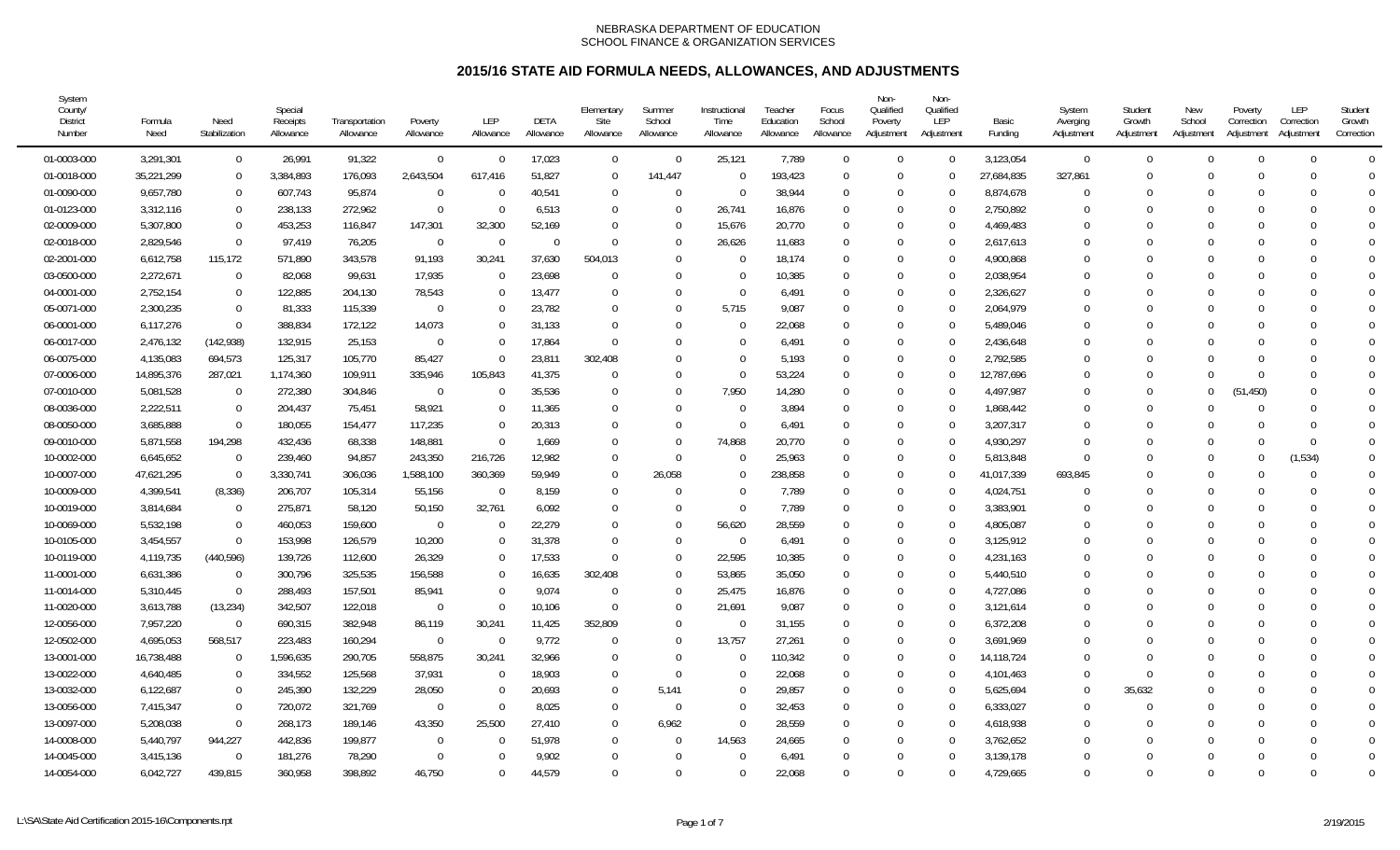| System<br>County/<br><b>District</b><br>Number | Formula<br>Need | Need<br>Stabilization | Special<br>Receipts<br>Allowance | Transportation<br>Allowance | Poverty<br>Allowance | <b>LEP</b><br>Allowance | DETA<br>Allowance | Elementary<br>Site<br>Allowance | Summer<br>School<br>Allowance | Instructional<br>Time<br>Allowance | Teacher<br>Education<br>Allowance | Focus<br>School<br>Allowance | Non-<br>Qualified<br>Poverty<br>Adjustment | Non-<br>Qualified<br>LEP<br>Adjustment | Basic<br>Funding | System<br>Averging<br>Adjustment | Student<br>Growth<br>Adjustment | New<br>School<br>Adjustment | Poverty<br>Correction<br>Adjustment | LEP<br>Correction<br>Adjustment | Student<br>Growth<br>Correction |
|------------------------------------------------|-----------------|-----------------------|----------------------------------|-----------------------------|----------------------|-------------------------|-------------------|---------------------------------|-------------------------------|------------------------------------|-----------------------------------|------------------------------|--------------------------------------------|----------------------------------------|------------------|----------------------------------|---------------------------------|-----------------------------|-------------------------------------|---------------------------------|---------------------------------|
| 14-0101-000                                    | 2,613,351       | $\mathbf 0$           | 135,645                          | 157,230                     | 25,500               | $\Omega$                | 17,386            | $\mathbf 0$                     | $\Omega$                      | $\overline{0}$                     | 6,491                             | $\Omega$                     | $\Omega$                                   | $\Omega$                               | 2,271,099        | $\mathbf 0$                      | $\Omega$                        | $\Omega$                    | $\Omega$                            | $\Omega$                        | $\overline{0}$                  |
| 15-0010-000                                    | 7,432,038       | $\Omega$              | 285,050                          | 287,038                     | 88,074               | 126,597                 | 43,192            | $\Omega$                        | $\Omega$                      | 12,636                             | 31,155                            | $\Omega$                     | $\Omega$                                   | $\Omega$                               | 6,502,054        | $\Omega$                         |                                 | $\Omega$                    | $\Omega$                            | (11, 643)                       | 67,884                          |
| 15-0536-000                                    | 3,269,922       | $\Omega$              | 136,818                          | 274,767                     | 102,000              | 7,650                   | 41,090            | $\overline{0}$                  | $\Omega$                      | $\Omega$                           | 5,193                             | $\Omega$                     | $\Omega$                                   | $\Omega$                               | 2,702,405        | $\Omega$                         |                                 | $\Omega$                    | $\Omega$                            |                                 | $\Omega$                        |
| 16-0006-000                                    | 7,986,518       | 343,851               | 644,405                          | 80,698                      | $\mathbf{0}$         | $\Omega$                | 24,449            | 201,605                         | $\Omega$                      | $\Omega$                           | 42,839                            | $\Omega$                     | $\Omega$                                   | $\Omega$                               | 6,648,670        | $\Omega$                         |                                 | $\Omega$                    | $\Omega$                            | U                               | $\Omega$                        |
| 16-0030-000                                    | 2,526,869       | $\Omega$              | 105,101                          | 89,248                      | 122,561              | $\Omega$                | 7,936             | $\Omega$                        | $\Omega$                      | $\Omega$                           | 12,981                            | $\Omega$                     | $\Omega$                                   | $\Omega$                               | 2,189,041        | $\Omega$                         |                                 | $\Omega$                    | $\Omega$                            |                                 | $\Omega$                        |
| 17-0001-000                                    | 12,827,207      | $\Omega$              | 552,045                          | 79,661                      | 350,200              | 79,900                  | 28,223            | $\Omega$                        | $\Omega$                      | $\Omega$                           | 40,242                            | $\Omega$                     | $\Omega$                                   |                                        | 11,691,118       | $\Omega$                         | 166,237                         | $\Omega$                    | $\Omega$                            |                                 | (160, 419)                      |
| 17-0003-000                                    | 3,317,890       | $\Omega$              | 91,863                           | 158,368                     | 48,025               | $\Omega$                | 11,812            | $\Omega$                        | $\Omega$                      | $\Omega$                           | 6,491                             | $\Omega$                     | $\Omega$                                   |                                        | 2,977,726        | $\Omega$                         |                                 | $\Omega$                    | $\Omega$                            |                                 | 23,605                          |
| 17-0009-000                                    | 2,966,368       | $\Omega$              | 140,410                          | 159,331                     | 53,402               | $\Omega$                | 13,851            | $\Omega$                        | $\Omega$                      | 8,506                              | 9,087                             | $\Omega$                     | $\Omega$                                   | $\Omega$                               | 2,581,781        | $\theta$                         |                                 | $\Omega$                    | $\Omega$                            |                                 | $\Omega$                        |
| 18-0002-000                                    | 4,934,292       | $\Omega$              | 218,796                          | 121,188                     | 45,730               | 55,441                  | 7,963             | $\Omega$                        | $\Omega$                      | $\Omega$                           | 22,068                            | $\Omega$                     | $\Omega$                                   | $\Omega$                               | 4,463,105        | $\theta$                         |                                 | $\Omega$                    | $\Omega$                            |                                 | $\Omega$                        |
| 18-0011-000                                    | 4,173,979       | $\Omega$              | 294,014                          | 72,699                      | 46,665               | 98,407                  | 7,750             | $\Omega$                        | C                             | 9,865                              | 10,385                            | $\Omega$                     | $\Omega$                                   | $\Omega$                               | 3,634,193        | 0                                |                                 |                             |                                     |                                 | $\Omega$                        |
| 19-0039-000                                    | 2,668,313       | (123, 620)            | 57,148                           | 69,341                      | $\Omega$             |                         | 17,501            | $\Omega$                        | $\Omega$                      | $\Omega$                           | 10,385                            | $\Omega$                     | $\Omega$                                   | $\Omega$                               | 2,637,557        | $\Omega$                         |                                 |                             | $\Omega$                            |                                 | $\Omega$                        |
| 19-0058-000                                    | 2,957,252       | (145, 878)            | 239,194                          | 256,281                     | $\mathbf 0$          |                         | 13,580            | $\Omega$                        | $\Omega$                      | 5,032                              | 6,491                             | $\Omega$                     | $\Omega$                                   | $\Omega$                               | 2,582,551        | 0                                |                                 | $\Omega$                    |                                     |                                 |                                 |
| 19-0070-000                                    | 3,641,350       | 127,354               | 145,994                          | 270,563                     | $\Omega$             | 0                       | 23,610            | $\overline{0}$                  | $\Omega$                      | $\Omega$                           | 7,789                             | $\Omega$                     | $\Omega$                                   | $\Omega$                               | 3,066,039        | $\Omega$                         |                                 | $\Omega$                    |                                     |                                 | $\Omega$                        |
| 19-0123-000                                    | 17,351,508      | $\Omega$              | 683,331                          | 10,349                      | 941,826              | 638,158                 | $\Omega$          | $\Omega$                        | 42,290                        | $\Omega$                           | 66,205                            | $\Omega$                     | $\Omega$                                   | $\Omega$                               | 14,969,349       | $\Omega$                         |                                 | $\Omega$                    | $\Omega$                            |                                 | $\Omega$                        |
| 20-0001-000                                    | 10,525,602      | $\Omega$              | 823,624                          | 159,049                     | 457,325              | 136,084                 | 2,205             | 201,605                         | - 0                           | 77,267                             | 33,752                            | $\Omega$                     | $\Omega$                                   | $\Omega$                               | 8,005,807        | $\Omega$                         | 628,885                         | 0                           | $\Omega$                            |                                 | $\Omega$                        |
| 20-0020-000                                    | 3,561,209       | $\Omega$              | 172,794                          | 66,945                      | 88,569               |                         | 12,755            | $\Omega$                        | 6,358                         | 41,036                             | 12,981                            | $\Omega$                     | $\Omega$                                   | $\Omega$                               | 3,159,770        | $\Omega$                         |                                 | $\Omega$                    | $\Omega$                            |                                 | $\Omega$                        |
| 20-0030-000                                    | 5,758,580       | $\Omega$              | 337,607                          | 186,240                     | -0                   |                         | 18,937            | - 0                             | - 0                           | 55,219                             | 24,665                            | $\Omega$                     | $\Omega$                                   | $\Omega$                               | 5,135,912        | $\Omega$                         |                                 |                             |                                     |                                 |                                 |
| 21-0015-000                                    | 3,627,761       | $\Omega$              | 207,468                          | 219,695                     | $\Omega$             |                         | 16,190            | $\overline{0}$                  | $\Omega$                      | 24,390                             | 7,789                             | $\Omega$                     | $\Omega$                                   | $\Omega$                               | 3,152,230        | $\Omega$                         |                                 |                             |                                     |                                 |                                 |
| 21-0025-000                                    | 9,314,772       | 104,251               | 699,288                          | 221,675                     | 171,420              | 34,850                  | 23,710            | $\Omega$                        | 12,852                        | $\Omega$                           | 32,453                            | $\Omega$                     | $\Omega$                                   | $\Omega$                               | 8,014,272        | 0                                |                                 | $\Omega$                    | $\Omega$                            |                                 | $\Omega$                        |
| 21-0044-000                                    | 2,594,924       | $\Omega$              | 127,508                          | 136,541                     | 81,271               | $\Omega$                | 19,412            | $\overline{0}$                  | $\Omega$                      | 5.998                              | 1,298                             | $\Omega$                     | $\Omega$                                   | $\Omega$                               | 2,222,896        | 0                                |                                 | $\Omega$                    | $\Omega$                            |                                 | $\Omega$                        |
| 21-0084-000                                    | 2,814,495       | $\Omega$              | 58,903                           | 137,122                     | 44,200               |                         | 2,434             | $\Omega$                        | $\Omega$                      | $\Omega$                           | 3,894                             | $\Omega$                     | $\Omega$                                   |                                        | 2,567,943        | $\Omega$                         |                                 |                             | $\Omega$                            |                                 | $\Omega$                        |
| 21-0089-000                                    | 2,441,289       | $\Omega$              | 121,098                          | 86,619                      | 26,180               |                         | 18,392            | $\Omega$                        | $\Omega$                      | 8,534                              | 5,193                             | $\Omega$                     | $\Omega$                                   | $\Omega$                               | 2,175,274        | $\Omega$                         |                                 | $\Omega$                    | $\Omega$                            |                                 | $\Omega$                        |
| 21-0180-000                                    | 3,057,666       | $\Omega$              | 162,226                          | 175,264                     | 38,714               | 0                       | 18,234            | $\Omega$                        | $\Omega$                      | 25,912                             | 9,087                             | $\Omega$                     | $\Omega$                                   | $\Omega$                               | 2,628,228        | $\Omega$                         |                                 | $\Omega$                    | $\Omega$                            |                                 | $\Omega$                        |
| 22-0011-000                                    | 40,417,791      | $\Omega$              | 3,269,719                        | 388,002                     | 4,250,000            | 1,139,070               | $\Omega$          | 302,408                         | 120,668                       | 383,398                            | 154,479                           | $\Omega$                     | $\Omega$                                   | $\Omega$                               | 30,024,528       | 125,803                          | 258,506                         | $\Omega$                    | $\Omega$                            | U                               | 1,210                           |
| 22-0031-000                                    | 5,295,581       | $\Omega$              | 307,894                          | 129,970                     | 178,094              | $\Omega$                | 17,336            | $\Omega$                        | $\Omega$                      | $\Omega$                           | 25,963                            | $\Omega$                     | $\Omega$                                   | $\Omega$                               | 4,636,323        | $\Omega$                         |                                 | $\Omega$                    | $\Omega$                            |                                 | $\Omega$                        |
| 23-0002-000                                    | 9,593,008       | $\Omega$              | 352,714                          | 65,669                      | 294,827              | 84,842                  | 36,468            | $\Omega$                        | $\Omega$                      | $\Omega$                           | 57,118                            | $\Omega$                     | $\Omega$                                   |                                        | 8,701,370        | $\Omega$                         |                                 |                             | $\Omega$                            |                                 | $\Omega$                        |
| 23-0071-000                                    | 3,251,783       | $\Omega$              | 107,032                          | 46,976                      | 134,016              | $\Omega$                | 13,171            | $\overline{0}$                  | $\Omega$                      | 4,883                              | 9,087                             | $\Omega$                     | $\Omega$                                   | $\Omega$                               | 2,936,618        | $\Omega$                         |                                 | $\Omega$                    | $\Omega$                            |                                 | $\Omega$                        |
| 24-0001-000                                    | 30,382,601      | $\Omega$              | 1,360,799                        | 208,141                     | 3,394,455            | 2,760,312               | 99,507            | $\Omega$                        | 661,129                       | 36,285                             | 88,273                            | $\Omega$                     | $\Omega$                                   | ∩                                      | 21,639,480       | 90,344                           |                                 | 43,876                      |                                     |                                 | $\Omega$                        |
| 24-0004-000                                    | 4,000,029       | $\Omega$              | 133,007                          | 146,720                     | 97,580               | $\Omega$                | 15,829            | $\Omega$                        | $\Omega$                      | $\Omega$                           | 11,683                            | $\Omega$                     | $\Omega$                                   | $\Omega$                               | 3,595,209        | $\Omega$                         |                                 | $\Omega$                    | $\Omega$                            |                                 | $\Omega$                        |
| 24-0011-000                                    | 10,179,776      | $\Omega$              | 609,982                          | 48,260                      | 425,000              | 40,321                  | 38,348            | $\mathbf 0$                     | - 0                           | 12,055                             | 45,435                            | $\Omega$                     | $\Omega$                                   | $\Omega$                               | 8,960,375        | 0                                |                                 | $\Omega$                    | $\Omega$                            |                                 | $\Omega$                        |
| 24-0020-000                                    | 9,802,888       | $\Omega$              | 442,346                          | 118,622                     | 193,378              | $\Omega$                | $\Omega$          | $\mathbf 0$                     | 31,765                        | 52,121                             | 49,329                            | $\Omega$                     | $\Omega$                                   |                                        | 8,915,328        | $\Omega$                         |                                 | $\Omega$                    | $\Omega$                            |                                 |                                 |
| 24-0101-000                                    | 3,059,087       | $\Omega$              | 138,168                          | 144,292                     | 68,000               | 16,575                  | 16,672            | $\Omega$                        | $\Omega$                      | $\Omega$                           | 2,596                             | $\Omega$                     | $\Omega$                                   | $\Omega$                               | 2,672,784        | 0                                |                                 |                             |                                     |                                 |                                 |
| 25-0025-000                                    | 3,387,759       | $\mathbf 0$           | 190,468                          | 92,594                      | $\mathbf{0}$         |                         | 30,156            | $\mathbf{0}$                    | 0                             | 7,585                              | 2,596                             | $\Omega$                     | $\Omega$                                   | $\Omega$                               | 3,064,360        | $\Omega$                         |                                 |                             |                                     |                                 | $\Omega$                        |
| 25-0095-000                                    | 2,720,232       | $\Omega$              | 150,615                          | 50,368                      | 47,600               | $\Omega$                | 6,585             | $\Omega$                        | $\Omega$                      | $\Omega$                           | 5,193                             | $\Omega$                     | $\Omega$                                   | $\Omega$                               | 2,459,872        | $\Omega$                         |                                 |                             | $\Omega$                            |                                 | $\Omega$                        |
| 26-0001-000                                    | 5,561,628       | $\Omega$              | 259,027                          | 165,140                     | 50,597               | $\Omega$                | $\Omega$          | $\Omega$                        | $\Omega$                      | $\Omega$                           | 20,770                            | $\Omega$                     | $\Omega$                                   | $\Omega$                               | 5,066,095        | $\Omega$                         |                                 | $\Omega$                    | $\Omega$                            |                                 | $\Omega$                        |
| 26-0070-000                                    | 3,246,942       | $\Omega$              | 179,673                          | 184,437                     | 43,995               |                         | 44,258            | $\Omega$                        | $\sqrt{ }$                    | 7,964                              | 12,981                            | $\Omega$                     | $\Omega$                                   | $\Omega$                               | 2,773,634        | $\Omega$                         |                                 | $\Omega$                    | $\Omega$                            |                                 | $\Omega$                        |
| 26-0561-000                                    | 3,684,030       | $\Omega$              | 229,002                          | 147,676                     | 47,385               | 25,061                  | 10,799            | $\Omega$                        | $\Omega$                      | 37,098                             | 12,981                            | $\Omega$                     | $\Omega$                                   |                                        | 3,174,027        | $\Omega$                         |                                 | $\Omega$                    | $\Omega$                            |                                 | $\Omega$                        |
| 27-0001-000                                    | 44,084,671      | $\Omega$              | 2,723,563                        | 410,222                     | 3,295,478            | 944,410                 | 3,992             | $\Omega$                        | 29,972                        | 336,482                            | 244,050                           | $\Omega$                     | $\Omega$                                   | $\Omega$                               | 35,619,893       | 476,609                          | U                               | $\Omega$                    | $\Omega$                            |                                 | $\Omega$                        |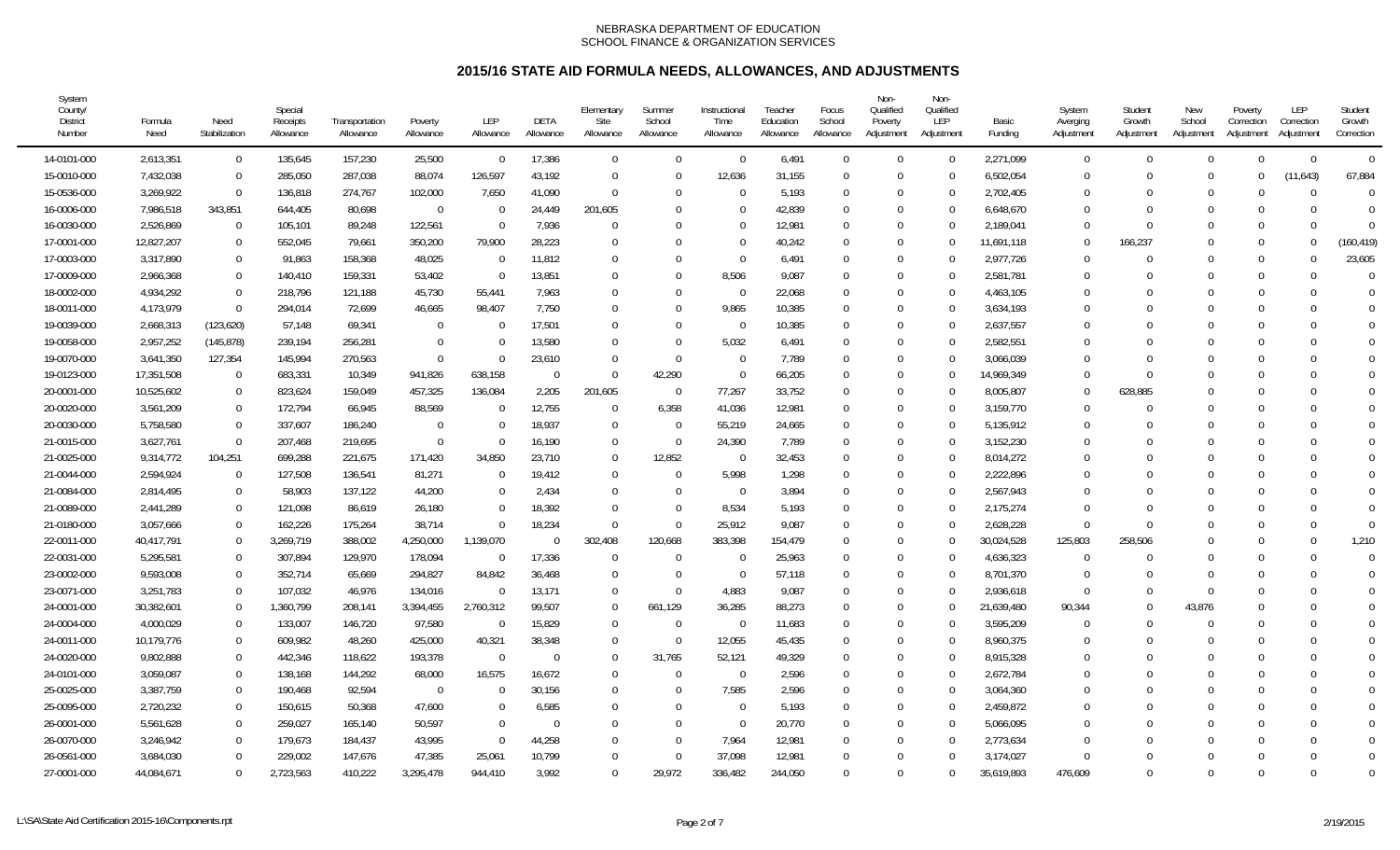| System<br>County/<br><b>District</b><br>Number | Formula<br>Need | Need<br>Stabilization | Special<br>Receipts<br>Allowance | Transportation<br>Allowance | Poverty<br>Allowance | <b>LEP</b><br>Allowance | DETA<br>Allowance | Elementary<br>Site<br>Allowance | Summer<br>School<br>Allowance | Instructional<br>Time<br>Allowance | Teacher<br>Education<br>Allowance | Focus<br>School<br>Allowance | Non-<br>Qualified<br>Poverty<br>Adjustment | Non-<br>Qualified<br>LEP<br>Adjustment | Basic<br>Funding | System<br>Averging<br>Adjustment | Student<br>Growth<br>Adjustment | New<br>School<br>Adjustment | Poverty<br>Correction<br>Adjustment | LEP<br>Correction<br>Adjustment | Student<br>Growth<br>Correction |
|------------------------------------------------|-----------------|-----------------------|----------------------------------|-----------------------------|----------------------|-------------------------|-------------------|---------------------------------|-------------------------------|------------------------------------|-----------------------------------|------------------------------|--------------------------------------------|----------------------------------------|------------------|----------------------------------|---------------------------------|-----------------------------|-------------------------------------|---------------------------------|---------------------------------|
| 27-0062-000                                    | 3,024,163       | 78,069                | 169,548                          | 30,458                      | 38,250               | $\Omega$                | 16,208            | $\overline{0}$                  | $\Omega$                      | 6,378                              | 5,193                             | $\Omega$                     | $\Omega$                                   | $\Omega$                               | 2,680,059        | $\overline{0}$                   | $\Omega$                        | $\Omega$                    | $\Omega$                            | $\Omega$                        | $\overline{0}$                  |
| 27-0594-000                                    | 6,252,087       | $\Omega$              | 382,669                          | 218,900                     | 39,869               | 57,962                  | 16,626            | $\overline{0}$                  | $\Omega$                      | $\Omega$                           | 25,963                            | $\Omega$                     | $\Omega$                                   | $\Omega$                               | 5,450,229        | $\overline{0}$                   | 5,231                           | $\Omega$                    | $\Omega$                            | <sup>0</sup>                    | 54,639                          |
| 27-0595-000                                    | 6,865,749       | $\Omega$              | 342,045                          | 185,464                     | $\Omega$             | $\Omega$                | 23,203            | $\Omega$                        | $\Omega$                      | $\Omega$                           | 37,646                            | $\Omega$                     | $\Omega$                                   | $\Omega$                               | 6,269,788        | $\Omega$                         | 144,263                         | 76,940                      | $\Omega$                            | <sup>0</sup>                    | (213,600)                       |
| 28-0001-000                                    | 523,387,697     | $\Omega$              | 31,192,118                       | 21,087,174                  | 46,318,634           | 16,963,927              | 323,988           | $\Omega$                        | 7,143,895                     | $\Omega$                           | .482,042                          | 399.178                      | $\Omega$                                   | $\Omega$                               | 395,300,234      | 2,274,313                        | 2,464,414                       | $\Omega$                    | $\Omega$                            | $\Omega$                        | ,562,221)                       |
| 28-0010-000                                    | 69,117,051      | $\Omega$              | 3,986,403                        | 657,404                     | 33,695               | 85,682                  | 72,174            | $\Omega$                        | 75,123                        | $\Omega$                           | 416,703                           | $\Omega$                     | $\Omega$                                   | $\Omega$                               | 57,544,068       | 1,241,419                        | 3,078,511                       | 469.613                     | $\Omega$                            | $\Omega$                        | ,456,255                        |
| 28-0015-000                                    | 9,489,121       | $\Omega$              | 705,903                          | 269,930                     | 232,586              | 30,241                  | 23,730            | $\overline{0}$                  | 16,065                        | 90,548                             | 46,733                            | $\Omega$                     | $\Omega$                                   |                                        | 8,073,384        | $\Omega$                         |                                 |                             | $\Omega$                            | $\Omega$                        | $\bigcap$                       |
| 28-0017-000                                    | 204,947,124     | $\Omega$              | 12,315,020                       | 1,516,096                   | 1,219,004            | 854,302                 | 153,046           | - 0                             | 477,013                       | 3,061,398                          | 1,213,760                         | $\Omega$                     | $\Omega$                                   |                                        | 182,038,604      | 2,956,979                        |                                 |                             | $\Omega$                            | ∩                               | (858,098)                       |
| 28-0054-000                                    | 30,184,260      | $\Omega$              | 2,566,305                        | 324,040                     | 1,864,091            | 501,500                 | 93,114            | $\overline{0}$                  | 42,199                        | 98,445                             | 168,758                           | $\Omega$                     | $\Omega$                                   |                                        | 24,423,840       | 101,968                          |                                 |                             |                                     | $\Omega$                        | $\bigcap$                       |
| 28-0059-000                                    | 18,365,443      | $\Omega$              | 766,629                          | 202,474                     | 24,002               | 30,241                  | 22,404            | $\Omega$                        | 37.936                        | $\Omega$                           | 107,746                           | $\Omega$                     | $\Omega$                                   | $\Omega$                               | 15,701,327       | $\Omega$                         | 733,369                         |                             | $\Omega$                            | $\Omega$                        | 739,317                         |
| 28-0066-000                                    | 55,799,234      | 686,809               | 3,730,845                        | 1,206,934                   | 391,833              | 355,329                 | 232,144           | $\Omega$                        | 128,511                       | 1,080,805                          | 388,144                           | $\Omega$                     | $\Omega$                                   | $\Omega$                               | 46,542,040       | 1,055,840                        |                                 |                             |                                     | $\Omega$                        | $\bigcap$                       |
| 29-0117-000                                    | 5,427,476       | $\Omega$              | 194,051                          | 518,357                     | 163,503              | 30,777                  | 24,869            | 252,007                         | - 0                           | 14,473                             | 19,472                            | $\Omega$                     | $\Omega$                                   |                                        | 4,209,967        | $\Omega$                         |                                 |                             | $\Omega$                            | $\Omega$                        | $\bigcap$                       |
| 30-0001-000                                    | 2,963,394       | $\Omega$              | 208,558                          | 162,465                     | $\Omega$             |                         | 1,701             | $\Omega$                        | - 0                           | 11,350                             | 3,894                             | $\Omega$                     | $\Omega$                                   | $\Omega$                               | 2,575,426        | 0                                |                                 | $\Gamma$                    |                                     | ∩                               | $\bigcap$                       |
| 30-0025-000                                    | 6,786,604       | $\overline{0}$        | 1,181,743                        | 241,635                     | $\Omega$             |                         | 23,826            | $\Omega$                        | 3,448                         | 39,887                             | 29,857                            | $\Omega$                     | $\Omega$                                   | ∩                                      | 5,266,208        | $\Omega$                         |                                 |                             |                                     | ∩                               | $\bigcap$                       |
| 30-0054-000                                    | 2,428,459       | $\overline{0}$        | 118,682                          | 74,570                      | $\Omega$             |                         | 25,645            | $\overline{0}$                  | $\Omega$                      | 4,058                              | 9,087                             | $\Omega$                     | $\Omega$                                   | $\Omega$                               | 2,196,417        | $\Omega$                         |                                 |                             |                                     | $\Omega$                        | $\Omega$                        |
| 31-0506-000                                    | 4,053,458       | 42,697                | 278,719                          | 198,611                     | 77,562               |                         | 16,023            | $\Omega$                        | $\Omega$                      | 9,542                              | 14,280                            | $\Omega$                     | $\Omega$                                   | $\Omega$                               | 3,416,025        | $\Omega$                         |                                 |                             |                                     | $\Omega$                        | $\Omega$                        |
| 32-0046-000                                    | 2,704,155       | $\Omega$              | 41,222                           | 206,348                     | 17,790               |                         | 18,700            | $\overline{0}$                  | $\Omega$                      | $\Omega$                           | 5,193                             | $\Omega$                     | $\Omega$                                   |                                        | 2,414,902        | $\Omega$                         |                                 |                             |                                     |                                 | $\bigcap$                       |
| 32-0095-000                                    | 3,138,189       | $\mathbf 0$           | 180,930                          | 164,960                     | 32,300               |                         | 18,700            | $\overline{0}$                  | 1,448                         | 16,389                             | 5,193                             | $\Omega$                     | $\Omega$                                   |                                        | 2,718,269        | $\Omega$                         |                                 |                             |                                     | ∩                               | $\bigcap$                       |
| 32-0125-000                                    | 3,240,725       | $\Omega$              | 170,667                          | 168,804                     | 100,399              | $\Omega$                | 37,331            | $\overline{0}$                  | $\Omega$                      | $\Omega$                           | 19,472                            | $\Omega$                     | $\Omega$                                   | ∩                                      | 2,744,052        | $\Omega$                         |                                 |                             |                                     | $\Omega$                        | $\Omega$                        |
| 33-0018-000                                    | 4,203,941       | $\Omega$              | 305,423                          | 125,179                     | 87,071               | 30,241                  | 18,700            | $\Omega$                        | $\Omega$                      | $\Omega$                           | 12,981                            | $\Omega$                     | $\Omega$                                   | $\Omega$                               | 3,624,346        | $\Omega$                         |                                 |                             |                                     | $\Omega$                        | $\Omega$                        |
| 33-0021-000                                    | 4,612,607       | $\Omega$              | 146,809                          | 226,224                     | 59,626               | $\Omega$                | 22,131            | $\Omega$                        | $\Omega$                      | 25,879                             | 11,683                            | $\Omega$                     | $\Omega$                                   | $\Omega$                               | 4,120,255        | $\Omega$                         |                                 |                             |                                     | $\Omega$                        | $\Omega$                        |
| 33-0540-000                                    | 5,841,922       | $\Omega$              | 328,279                          | 286,066                     | 238,000              |                         | 18,700            | $\Omega$                        | $\Omega$                      | $\Omega$                           | 12,981                            | $\Omega$                     | $\Omega$                                   |                                        | 4,957,896        | $\Omega$                         |                                 |                             |                                     |                                 | $\Omega$                        |
| 34-0001-000                                    | 5,348,385       | $\Omega$              | 482,224                          | 169,394                     | 102,850              | $\Omega$                | 9,137             | $\overline{0}$                  | $\Omega$                      | 8,159                              | 11,683                            | $\Omega$                     | $\Omega$                                   | $\Omega$                               | 4,564,938        | $\Omega$                         |                                 |                             |                                     | $\Omega$                        | $\bigcap$                       |
| 34-0015-000                                    | 19,426,850      | $\Omega$              | 1,697,173                        | 340,213                     | 1,025,107            | 30,241                  | 6,292             | $\overline{0}$                  | 46,087                        | $\Omega$                           | 110,342                           | $\Omega$                     | $\Omega$                                   | $\Omega$                               | 16,171,397       | $\Omega$                         |                                 |                             |                                     | <sup>0</sup>                    | $\Omega$                        |
| 34-0034-000                                    | 5,236,013       | $\Omega$              | 188,730                          | 235,930                     | 23,004               |                         | 2,178             | $\Omega$                        | $\Omega$                      | $\Omega$                           | 27,261                            | $\Omega$                     | $\Omega$                                   | $\Omega$                               | 4,758,910        | $\Omega$                         |                                 |                             |                                     | $\Omega$                        | $\Omega$                        |
| 34-0100-000                                    | 3,499,732       | $\Omega$              | 153,824                          | 203,146                     | $\Omega$             |                         | $\Omega$          | $\Omega$                        | C                             | $\Omega$                           | 7,789                             | $\Omega$                     | $\Omega$                                   | $\Omega$                               | 3,134,973        | $\Omega$                         |                                 |                             |                                     | <sup>0</sup>                    | $\Omega$                        |
| 35-0001-000                                    | 3,724,752       | $\Omega$              | 316,181                          | 90,691                      | 176,069              |                         | 25,946            | $\Omega$                        | $\Omega$                      | $\Omega$                           | 7,789                             | $\Omega$                     | $\Omega$                                   |                                        | 3,108,075        | $\Omega$                         |                                 |                             |                                     | ∩                               | $\Omega$                        |
| 36-0100-000                                    | 4,534,938       | $\Omega$              | 147,009                          | 75,234                      | 60,249               | 0                       | 18,882            | 50,401                          | $\Omega$                      | 4,329                              | 23,367                            | $\Omega$                     | $\Omega$                                   | $\Omega$                               | 4,155,466        | $\Omega$                         | U                               | $\Gamma$                    |                                     | ∩                               | $\sqrt{ }$                      |
| 37-0030-000                                    | 3,272,699       | $\Omega$              | 214,520                          | 138,398                     | $\Omega$             |                         | $\Omega$          | $\Omega$                        | $\Omega$                      | $\Omega$                           | 10,385                            | $\Omega$                     | $\Omega$                                   | $\Omega$                               | 2,909,395        | $\Omega$                         |                                 |                             |                                     | <sup>0</sup>                    | $\bigcap$                       |
| 38-0011-000                                    | 2,532,097       | $\Omega$              | 100,570                          | 175,699                     | $\Omega$             | $\Omega$                | 6,727             | $\Omega$                        | $\Omega$                      | $\Omega$                           | 5,193                             | $\Omega$                     | $\Omega$                                   | $\Omega$                               | 2,243,908        | $\Omega$                         |                                 |                             |                                     | $\Omega$                        | $\bigcap$                       |
| 39-0060-000                                    | 5,082,184       | 1.180.370             | 215.994                          | 277,311                     | 76,500               | 8.500                   | 60,872            | $\Omega$                        | $\Omega$                      | $\Omega$                           | 10,385                            | $\Omega$                     | $\Omega$                                   | $\Omega$                               | 3.252.252        | $\Omega$                         |                                 |                             |                                     | <sup>0</sup>                    | $\Omega$                        |
| 40-0002-000                                    | 86,650,600      | $\Omega$              | 5,248,376                        | 50,226                      | 4,462,500            | 3,649,055               | 208,127           | $\Omega$                        | 51.698                        | $\Omega$                           | 512,765                           | $\Omega$                     | $\Omega$                                   |                                        | 71,087,061       | 1,380,791                        |                                 |                             |                                     |                                 | $\bigcap$                       |
| 40-0082-000                                    | 14,742,198      | $\Omega$              | 582,781                          | 163,937                     | 247,708              | 40,800                  | 15,073            | 1,360,835                       | 22,706                        | 71,605                             | 63,609                            | $\Omega$                     | $\Omega$                                   | $\Omega$                               | 12,173,144       | $\Omega$                         |                                 |                             |                                     | ∩                               | $\bigcap$                       |
| 40-0083-000                                    | 6,288,092       | $\Omega$              | 349,842                          | 136,826                     | 228,532              | 103,323                 | 5,693             | $\Omega$                        | - 0                           | $\mathbf 0$                        | 23,367                            | $\Omega$                     | $\Omega$                                   | $\Omega$                               | 5,440,510        | $\Omega$                         |                                 |                             |                                     | $\Omega$                        | $\sqrt{ }$                      |
| 40-0126-000                                    | 5,969,379       | $\Omega$              | 461,332                          | 150,445                     | 23,627               | 8,363                   | 14,685            | $\Omega$                        | $\Omega$                      | 37,712                             | 20,770                            | $\Omega$                     | $\Omega$                                   | $\Omega$                               | 5,252,445        | $\Omega$                         |                                 |                             |                                     | $\Omega$                        | $\Omega$                        |
| 41-0002-000                                    | 2,964,306       | $\Omega$              | 158,017                          | 125,886                     | $\mathbf 0$          |                         | 2,678             | $\Omega$                        | $\Omega$                      | 13,295                             | 2,596                             | $\Omega$                     | $\Omega$                                   | $\Omega$                               | 2,661,834        | $\Omega$                         |                                 |                             |                                     | $\Omega$                        | $\mathbf 0$                     |
| 41-0091-000                                    | 2,590,289       | 136,166               | 141,555                          | 70,923                      | $\Omega$             |                         | 10,742            | $\overline{0}$                  | $\Omega$                      | 16,509                             | 7,789                             | $\Omega$                     | $\Omega$                                   |                                        | 2,206,604        | $\Omega$                         |                                 |                             |                                     | $\bigcap$                       | 0                               |
| 41-0504-000                                    | 12,387,900      | $\Omega$              | 848,731                          | 230,451                     | 210,371              |                         | 14,808            | $\Omega$                        | $\Omega$                      | 48,689                             | 57,118                            | $\Omega$                     | $\Omega$                                   |                                        | 10,977,732       | $\Omega$                         |                                 |                             |                                     | ∩                               | $\bigcap$                       |
| 42-0002-000                                    | 3,827,373       | $\Omega$              | 317,297                          | 192,308                     | 91,732               | $\Omega$                | 14,413            | $\Omega$                        | 14,040                        | 12,583                             | 12,981                            | $\Omega$                     | $\Omega$                                   | $\Omega$                               | 3,172,020        | $\Omega$                         | U                               | $\cap$                      |                                     | $\Omega$                        | $\theta$                        |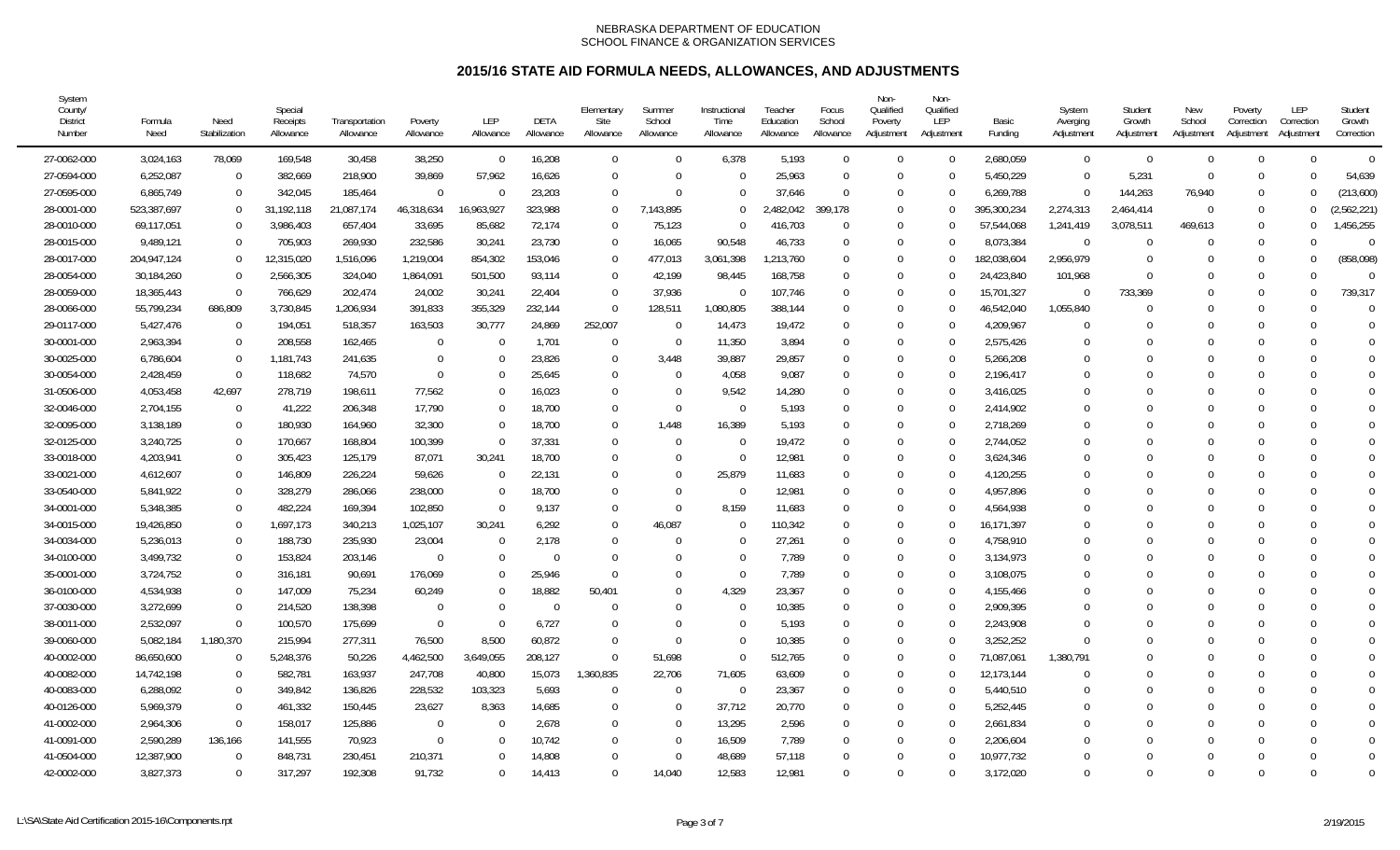| System<br>County/<br><b>District</b><br>Number | Formula<br>Need | Need<br>Stabilization | Special<br>Receipts<br>Allowance | Transportation<br>Allowance | Poverty<br>Allowance | LEP<br>Allowance | DETA<br>Allowance | Elementary<br>Site<br>Allowance | Summer<br>School<br>Allowance | Instructional<br>Time<br>Allowance | Teacher<br>Education<br>Allowance | Focus<br>School<br>Allowance | Non-<br>Qualified<br>Poverty<br>Adjustment | Non-<br>Qualified<br>LEP<br>Adjustment | Basic<br>Funding | System<br>Averging<br>Adjustment | Student<br>Growth<br>Adjustment | New<br>School<br>Adjustment | Poverty<br>Correction<br>Adjustment | LEP<br>Correction<br>Adjustment | Student<br>Growth<br>Correction |
|------------------------------------------------|-----------------|-----------------------|----------------------------------|-----------------------------|----------------------|------------------|-------------------|---------------------------------|-------------------------------|------------------------------------|-----------------------------------|------------------------------|--------------------------------------------|----------------------------------------|------------------|----------------------------------|---------------------------------|-----------------------------|-------------------------------------|---------------------------------|---------------------------------|
| 43-0079-000                                    | 2,286,441       | $\mathbf 0$           | 68,508                           | 175,728                     | $\mathbf 0$          | 8,500            | 37,100            | $\mathbf 0$                     | $\Omega$                      | $\overline{0}$                     | 3,894                             | $\Omega$                     | $\Omega$                                   | $\Omega$                               | 1,992,710        | $\mathbf 0$                      | $\cup$                          | $\Omega$                    | $\Omega$                            | $\Omega$                        | $\Omega$                        |
| 44-0070-000                                    | 3,957,562       | $\mathbf 0$           | 131,767                          | 217,340                     | $\overline{0}$       |                  | 28,236            | $\overline{0}$                  | $\Omega$                      | 34,565                             | 10,385                            | $\Omega$                     | $\Omega$                                   | $\Omega$                               | 3,535,268        | $\Omega$                         |                                 | ∩                           | $\Omega$                            |                                 | $\Omega$                        |
| 45-0007-000                                    | 8,957,977       | $\mathbf 0$           | 737,603                          | 126,323                     | 170,000              | 127,500          | 12,488            | $\overline{0}$                  | 2,999                         | $\overline{0}$                     | 51,926                            | $\Omega$                     | $\Omega$                                   |                                        | 7,729,138        | $\Omega$                         |                                 | <sup>0</sup>                | $\Omega$                            |                                 | $\Omega$                        |
| 45-0029-000                                    | 2,405,475       | $\mathbf 0$           | 79,920                           | 75,772                      | 55,250               | $\Omega$         | 24,992            | $\mathbf 0$                     | - 0                           | 12,201                             | 6,491                             | $\Omega$                     | $\Omega$                                   | $\Omega$                               | 2,150,849        | $\Omega$                         |                                 | $\Omega$                    | $\Omega$                            | $\Omega$                        | $\Omega$                        |
| 45-0044-000                                    | 2,836,011       | $\Omega$              | 150,688                          | 106,042                     | 56,287               |                  | 11,272            | $\Omega$                        | $\Omega$                      | 11,153                             | 3,894                             | $\Omega$                     | $\Omega$                                   | $\Omega$                               | 2,496,675        | $\Omega$                         |                                 | C                           | $\Omega$                            |                                 | $\overline{0}$                  |
| 45-0137-000                                    | 2,358,826       | 52,513                | 73,397                           | 118,937                     | 22,553               |                  | 4,168             | $\Omega$                        | $\Omega$                      | 2,984                              | 7,789                             | $\Omega$                     | $\Omega$                                   |                                        | 2,076,486        | $\Omega$                         |                                 | C                           | $\Omega$                            |                                 | $\Omega$                        |
| 45-0239-000                                    | 4,940,659       | $\overline{0}$        | 326,530                          | 57,540                      | $\Omega$             |                  | 15,372            | 50,401                          | $\Omega$                      | $\Omega$                           | 19,472                            | $\Omega$                     | $\Omega$                                   | $\Omega$                               | 4,471,344        | $\Omega$                         |                                 | $\Omega$                    | $\Omega$                            |                                 | $\Omega$                        |
| 46-0001-000                                    | 2,828,300       | $\overline{0}$        | 69,026                           | 191,307                     | $\Omega$             |                  | 18,700            | $\overline{0}$                  | $\Omega$                      | 2,221                              | 5,193                             | $\Omega$                     | $\Omega$                                   |                                        | 2,541,853        | 0                                |                                 |                             | $\Omega$                            |                                 | $\Omega$                        |
| 47-0001-000                                    | 8,247,842       | $\Omega$              | 305,568                          | 226,520                     | 162,987              |                  | 14,531            | $\overline{0}$                  | 9,744                         | 80,017                             | 23,367                            | $\Omega$                     | $\Omega$                                   | $\Omega$                               | 7,425,109        | $\Omega$                         |                                 | C                           | $\Omega$                            |                                 | $\Omega$                        |
| 47-0100-000                                    | 5,839,358       | $\Omega$              | 259,769                          | 175,580                     | 61,729               |                  | 18,710            | $\Omega$                        | 31,400                        | $\Omega$                           | 18,174                            | $\Omega$                     | $\Omega$                                   | 0                                      | 5,273,996        | $\Omega$                         |                                 |                             | $\Omega$                            |                                 | $\Omega$                        |
| 47-0103-000                                    | 2,066,302       | (92, 469)             | 126,646                          | 57,480                      | 36,978               |                  | 25,352            | $\overline{0}$                  | $\Omega$                      | $\Omega$                           | 3,894                             | $\Omega$                     | $\Omega$                                   | $\Omega$                               | 1,908,421        | $\Omega$                         |                                 | <sup>0</sup>                | $\Omega$                            |                                 | $\Omega$                        |
| 48-0008-000                                    | 10,577,196      | $\Omega$              | 901,858                          | 224,497                     | 283,057              | 30,241           | 11,743            | 0                               | $\Omega$                      | $\overline{0}$                     | 50,627                            | $\Omega$                     | $\Omega$                                   | 0                                      | 9,075,173        | $\Omega$                         |                                 | $\Omega$                    | $\Omega$                            |                                 | $\Omega$                        |
| 48-0300-000                                    | 5,058,651       | $\overline{0}$        | 293,054                          | 248,366                     | 143,539              | $\Omega$         | 18,009            | 0                               | $\Omega$                      | 28,885                             | 23,367                            | $\Omega$                     | $\Omega$                                   | 0                                      | 4,303,430        | 0                                |                                 | C                           | $\Omega$                            |                                 | $\Omega$                        |
| 48-0303-000                                    | 2,902,372       | (369, 783)            | 122,725                          | 138,561                     | 19,336               | 36,113           | 21,830            | $\Omega$                        | $\Omega$                      | $\Omega$                           | 2,596                             | $\Omega$                     | $\Omega$                                   | $\Omega$                               | 2,930,994        | $\Omega$                         |                                 |                             | $\Omega$                            |                                 | $\Omega$                        |
| 49-0033-000                                    | 3,198,983       | 90,467                | 158,820                          | 116,274                     | $\Omega$             |                  | 30,211            | $\Omega$                        | $\Omega$                      | 68,901                             | 7,789                             | $\Omega$                     | $\Omega$                                   | 0                                      | 2,726,520        | 0                                |                                 |                             | $\Omega$                            |                                 | $\Omega$                        |
| 49-0050-000                                    | 6,347,462       | $\Omega$              | 353,294                          | 21,548                      | 417,902              | 55,441           | 45,740            | $\Omega$                        | 5,054                         | $\Omega$                           | 25,963                            | $\Omega$                     | $\Omega$                                   |                                        | 5,422,519        | 0                                |                                 |                             | $\Omega$                            |                                 | $\Omega$                        |
| 50-0001-000                                    | 3,251,685       | $\mathbf{0}$          | 193,552                          | 198,460                     | $\mathbf 0$          |                  | $\Omega$          | $\mathbf 0$                     | - 0                           | 9,095                              | 7,789                             | $\Omega$                     | $\cup$                                     |                                        | 2,842,790        | $\Omega$                         |                                 | $\Omega$                    | $\Omega$                            |                                 | $\Omega$                        |
| 50-0501-000                                    | 3,597,801       | $\mathbf 0$           | 247,709                          | 146,991                     | $\Omega$             |                  | 13,435            | $\Omega$                        | - 0                           | $\Omega$                           | 7,789                             | $\Omega$                     | $\Omega$                                   | 0                                      | 3,181,877        | 0                                |                                 | <sup>0</sup>                | $\cup$                              |                                 | $\Omega$                        |
| 50-0503-000                                    | 8,594,226       | $\Omega$              | 462,053                          | 197,902                     | $\Omega$             | U                | 12,663            | $\Omega$                        | 1.071                         | 11,679                             | 41,540                            | $\Omega$                     | $\Omega$                                   | $\Omega$                               | 7,867,318        | $\Omega$                         |                                 |                             | $\Omega$                            |                                 | $\Omega$                        |
| 51-0001-000                                    | 9,919,913       | $\Omega$              | 834,436                          | 212,375                     | 320,960              |                  | 2,573             | $\Omega$                        | 17,054                        | $\Omega$                           | 29,857                            | $\Omega$                     | $\Omega$                                   | $\Omega$                               | 8,502,657        | 0                                |                                 |                             | $\Omega$                            |                                 | $\Omega$                        |
| 51-0006-000                                    | 3,249,501       | $\Omega$              | 126,385                          | 128,820                     | 68,481               |                  | 18,700            | $\Omega$                        | $\Omega$                      | $\Omega$                           | 6,491                             | $\Omega$                     | $\Omega$                                   |                                        | 2,900,624        | 0                                |                                 |                             | $\Omega$                            |                                 | $\Omega$                        |
| 52-0100-000                                    | 2,191,055       | $\mathbf 0$           | 134,274                          | 66,133                      | $\mathbf 0$          |                  | 9,670             | $\overline{0}$                  | - 0                           | 6,599                              | 6,491                             | $\Omega$                     | $\Omega$                                   | $\Omega$                               | 1,967,888        | 0                                |                                 | ∩                           | $\Omega$                            |                                 | $\Omega$                        |
| 53-0001-000                                    | 5,757,124       | $\overline{0}$        | 252,552                          | 174,433                     | 113,900              | 21,794           | $\Omega$          | $\overline{0}$                  | 12,695                        | $\overline{0}$                     | 24,665                            | $\Omega$                     | $\Omega$                                   | ∩                                      | 5,224,722        | 0                                |                                 | <sup>0</sup>                | (67, 636)                           |                                 | $\Omega$                        |
| 54-0013-000                                    | 4,360,131       | $\overline{0}$        | 221,809                          | 124,457                     | 80,573               | $\Omega$         | 23,863            | $\Omega$                        | $\Omega$                      | 13,300                             | 10,385                            | $\Omega$                     | $\Omega$                                   | $\Omega$                               | 3,885,745        | $\Omega$                         |                                 | $\Omega$                    | $\Omega$                            | U                               | $\Omega$                        |
| 54-0096-000                                    | 4.595.427       | $\Omega$              | 239,784                          | 160,951                     | $\Omega$             |                  | 6,866             | $\Omega$                        | $\Omega$                      | 37,113                             | 18,174                            | $\Omega$                     | $\Omega$                                   | $\Omega$                               | 4,132,539        | $\Omega$                         |                                 | ſ                           | $\Omega$                            |                                 | $\Omega$                        |
| 54-0501-000                                    | 3,410,144       | $\Omega$              | 377,972                          | 105,781                     | 222,700              |                  | 15,133            | $\Omega$                        | $\Omega$                      | 42,657                             | 10,385                            | $\Omega$                     | $\Omega$                                   |                                        | 2,635,515        | $\Omega$                         |                                 |                             | $\Omega$                            |                                 | $\Omega$                        |
| 54-0505-000                                    | 3,055,762       | $\Omega$              | 348,592                          | 6,129                       | 179,168              |                  | $\Omega$          | $\Omega$                        | $\Omega$                      | $\Omega$                           | 15,578                            | $\Omega$                     | $\Omega$                                   |                                        | 2,506,296        | $\Omega$                         |                                 | ∩                           | $\Omega$                            |                                 | $\Omega$                        |
| 54-0576-000                                    | 3,464,308       | (41, 860)             | 201,775                          | 149,569                     | 49,300               |                  | 12,140            | $\Omega$                        | $\Omega$                      | $\Omega$                           | 6,491                             | $\Omega$                     | $\Omega$                                   | $\Omega$                               | 3,086,892        | $\Omega$                         |                                 | $\Omega$                    | $\Omega$                            |                                 | $\Omega$                        |
| 54-0586-000                                    | 3,587,021       | $\Omega$              | 207,705                          | 135,901                     | 49,300               | $\Omega$         | 15,996            | $\Omega$                        | $\Omega$                      | 9,494                              | 2,596                             | $\Omega$                     | $\Omega$                                   | $\Omega$                               | 3,166,029        | $\Omega$                         |                                 | $\Omega$                    | $\Omega$                            | $\Omega$                        | $\Omega$                        |
| 55-0001-000                                    | 367,203,962     | $\Omega$              | 27,456,450                       | 1,649,714                   | 18,903,841           | 6,274,964        | 211,557           | $\Omega$                        | 731,218                       | 1,324,117                          | ,807,010                          | $\Omega$                     | $\Omega$                                   |                                        | 297,989,175      | 3,481,775                        | 5,813,147                       | 837,067                     | $\Omega$                            |                                 | 723,926                         |
| 55-0145-000                                    | 18,104,382      | $\Omega$              | 1,383,361                        | 535,024                     | 98,985               | 30,241           | 10,494            | $\Omega$                        | - 0                           | $\Omega$                           | 98,659                            | $\Omega$                     | $\Omega$                                   | $\Omega$                               | 15,947,619       | $\Omega$                         |                                 | <sup>0</sup>                | $\Omega$                            |                                 | $\Omega$                        |
| 55-0148-000                                    | 5,795,883       | $\mathbf 0$           | 277,362                          | 97,366                      | $\overline{0}$       |                  | 31,078            | $\Omega$                        | - 0                           | $\Omega$                           | 29,857                            | $\Omega$                     | $\Omega$                                   | 0                                      | 5,360,219        | $\Omega$                         |                                 | <sup>0</sup>                | $\Omega$                            |                                 | $\Omega$                        |
| 55-0160-000                                    | 19,363,148      | $\mathbf 0$           | 937,327                          | 648,623                     | 46,819               | 30,241           | 18,166            | $\overline{0}$                  | 18,636                        | $\overline{0}$                     | 129,814                           | $\Omega$                     | $\Omega$                                   | 0                                      | 16,968,702       | $\Omega$                         |                                 | <sup>0</sup>                | $\Omega$                            |                                 | 564,820                         |
| 55-0161-000                                    | 7,380,051       | $\Omega$              | 429,469                          | 338,816                     | 13,600               | $\Omega$         | 9,844             | 302,408                         | $\overline{0}$                | 17,685                             | 33,752                            | $\Omega$                     | $\Omega$                                   | $\Omega$                               | 6,217,447        | $\Omega$                         | 48,836                          | $\Omega$                    | $\Omega$                            | $\Omega$                        | (31, 806)                       |
| 56-0001-000                                    | 37, 155, 355    | $\Omega$              | 2,301,029                        | 157,016                     | 1,530,000            | 99,476           | 33,706            | $\mathbf 0$                     | 10,713                        | $\Omega$                           | 166,162                           | $\Omega$                     | $\Omega$                                   | $\Omega$                               | 32,590,104       | 267,149                          |                                 | ∩                           | $\Omega$                            | $\Omega$                        | $\Omega$                        |
| 56-0006-000                                    | 3,024,623       | $\Omega$              | 109,674                          | 89,252                      | 26,480               |                  | 32,711            | $\overline{0}$                  | $\Omega$                      | $\Omega$                           | 7,789                             | $\Omega$                     | $\Omega$                                   | $\Omega$                               | 2,758,717        | $\Omega$                         |                                 | ∩                           | $\Omega$                            |                                 | $\Omega$                        |
| 56-0007-000                                    | 3,352,906       | $\Omega$              | 136,352                          | 100,479                     | $\mathbf 0$          |                  | 42,951            | $\overline{0}$                  | $\Omega$                      | $\Omega$                           | 10,385                            | $\Omega$                     | $\Omega$                                   |                                        | 3,062,739        | $\Omega$                         |                                 | ſ                           | $\Omega$                            |                                 | $\overline{0}$                  |
| 56-0037-000                                    | 5,778,933       | 12,708                | 222,604                          | 120,870                     | 45,267               | $\Omega$         | 22,909            | $\Omega$                        | $\Omega$                      | 14,172                             | 18,174                            | $\cup$                       | $\Omega$                                   | $\Omega$                               | 5,322,229        | $\Omega$                         | $\cup$                          | $\Omega$                    | $\Omega$                            | U                               | $\Omega$                        |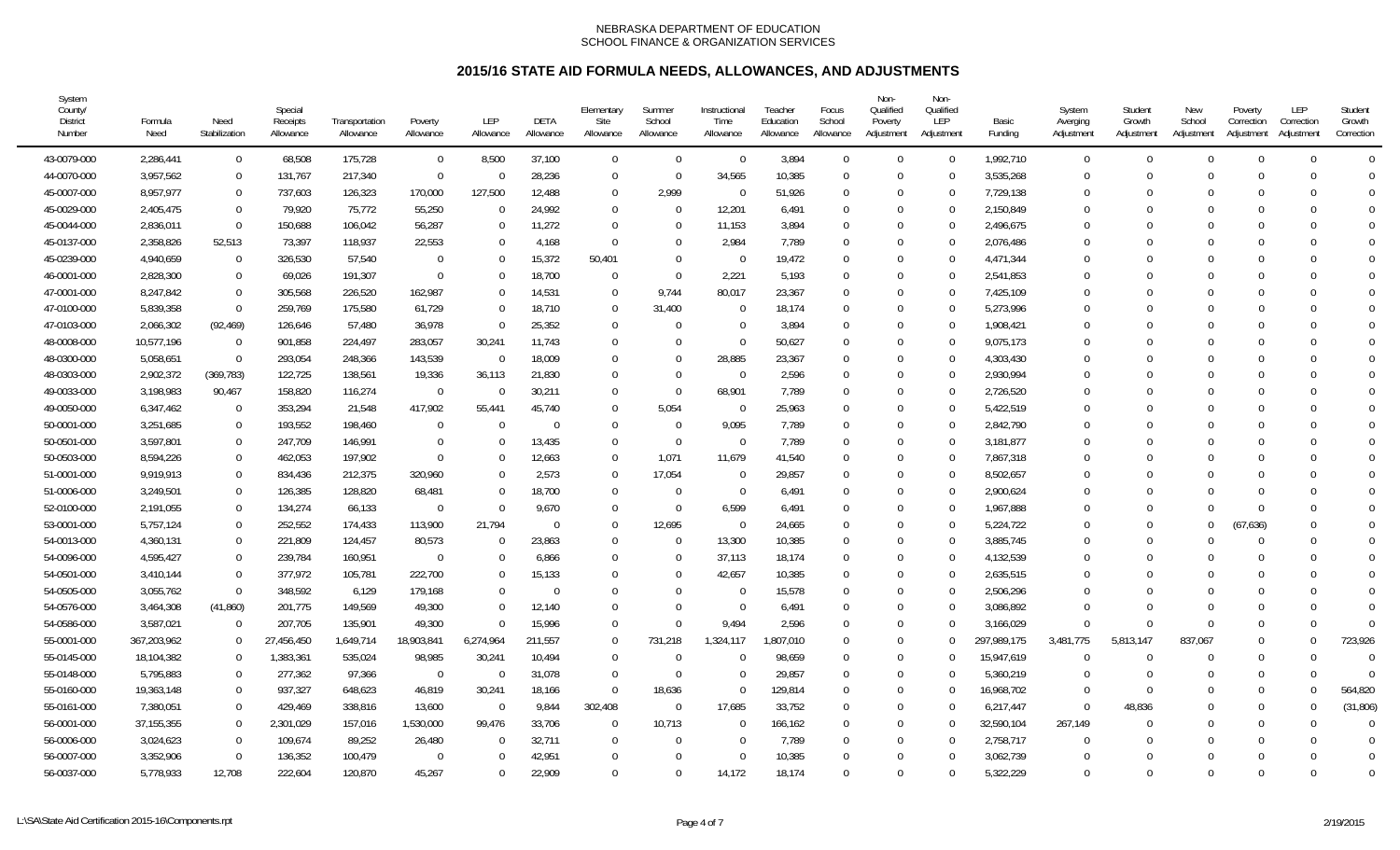| System<br>County/<br><b>District</b><br>Number | Formula<br>Need | Need<br>Stabilization | Special<br>Receipts<br>Allowance | Transportation<br>Allowance | Poverty<br>Allowance | LEP<br>Allowance | DETA<br>Allowance | Elementary<br>Site<br>Allowance | Summer<br>School<br>Allowance | Instructional<br>Time<br>Allowance | Teacher<br>Education<br>Allowance | Focus<br>School<br>Allowance | Non-<br>Qualified<br>Poverty<br>Adjustment | Non-<br>Qualified<br>LEP<br>Adjustment | Basic<br>Funding | System<br>Averging<br>Adjustment | Student<br>Growth<br>Adjustment | New<br>School<br>Adjustment | Poverty<br>Correction<br>Adjustment | LEP<br>Correction<br>Adjustment | Student<br>Growth<br>Correction |
|------------------------------------------------|-----------------|-----------------------|----------------------------------|-----------------------------|----------------------|------------------|-------------------|---------------------------------|-------------------------------|------------------------------------|-----------------------------------|------------------------------|--------------------------------------------|----------------------------------------|------------------|----------------------------------|---------------------------------|-----------------------------|-------------------------------------|---------------------------------|---------------------------------|
| 56-0055-000                                    | 4,570,405       | $\overline{0}$        | 231,348                          | 83,016                      | 50,282               | $\Omega$         | 18,700            | $\mathbf 0$                     | 4,822                         | $\Omega$                           | 12,981                            | $\Omega$                     | $\Omega$                                   | $\Omega$                               | 4,169,255        | $\overline{0}$                   | $\Omega$                        | $\Omega$                    | $\Omega$                            | U                               | $\Omega$                        |
| 56-0565-000                                    | 2,983,236       | $\overline{0}$        | 86,095                           | 207,751                     | $\mathbf 0$          | $\Omega$         | 18,853            | $\mathbf 0$                     | $\sqrt{ }$                    | 4,001                              | 3,894                             | $\Omega$                     | $\Omega$                                   |                                        | 2,662,642        | 0                                |                                 | $\Gamma$                    |                                     |                                 | $\Omega$                        |
| 57-0501-000                                    | 3,174,647       | $\mathbf{0}$          | 122,238                          | 219,849                     | 46,200               | $\Omega$         | 31,194            | $\mathbf 0$                     | $\sqrt{ }$                    | 8,908                              | 1,298                             | $\Omega$                     | $\Omega$                                   |                                        | 2,744,959        | $\Omega$                         |                                 |                             |                                     |                                 | $\Omega$                        |
| 58-0025-000                                    | 2,135,492       | $\Omega$              | 65,617                           | 133,420                     | 31,597               | $\Omega$         | 1,510             | $\Omega$                        | $\Omega$                      | $\Omega$                           | 3,894                             | $\Omega$                     | $\Omega$                                   | $\Omega$                               | 1,899,455        | $\Omega$                         |                                 | - C                         | $\Omega$                            | U                               | $\Omega$                        |
| 59-0001-000                                    | 6,216,452       | $\Omega$              | 540,143                          | 62,674                      | 225,542              | 120,963          | 33,767            | $\Omega$                        | $\Omega$                      | $\Omega$                           | 18,174                            | $\Omega$                     | $\Omega$                                   |                                        | 5,215,189        | $\Omega$                         |                                 |                             | $\Omega$                            | U                               | $\Omega$                        |
| 59-0002-000                                    | 39,390,276      | $\overline{0}$        | 3,154,783                        | 162,069                     | 2,528,916            | 426,991          | 36,186            | $\Omega$                        | 223,362                       | 89,875                             | 211,597                           | $\Omega$                     | $\Omega$                                   |                                        | 32,443,059       | 179,977                          | 100,844                         |                             | $\Omega$                            |                                 | (167, 384)                      |
| 59-0005-000                                    | 5,012,528       | $\overline{0}$        | 211,814                          | 131,546                     | 21,250               | $\Omega$         | 22,666            | $\mathbf 0$                     | $\Omega$                      | $\Omega$                           | 15,578                            | $\Omega$                     | $\Omega$                                   |                                        | 4,609,675        | $\overline{0}$                   |                                 | $\Omega$                    | $\Omega$                            |                                 | $\Omega$                        |
| 59-0013-000                                    | 2,776,167       | $\overline{0}$        | 175,945                          | 86,675                      | $\mathbf 0$          | $\Omega$         | 3,406             | $\mathbf 0$                     | $\Omega$                      | $\Omega$                           | 7,789                             | $\Omega$                     | $\Omega$                                   |                                        | 2,502,353        | $\Omega$                         |                                 |                             | $\Omega$                            |                                 | $\Omega$                        |
| 59-0080-000                                    | 4,194,957       | $\overline{0}$        | 301,468                          | 173,522                     | $\Omega$             | $\Omega$         | 858               | $\mathbf 0$                     | $\Omega$                      | $\Omega$                           | 19,472                            | $\Omega$                     | $\Omega$                                   | $\Omega$                               | 3,699,637        | $\Omega$                         |                                 |                             |                                     |                                 | $\Omega$                        |
| 60-0090-000                                    | 2,119,061       | $\Omega$              | 83,911                           | 115,681                     | $\Omega$             | $\Omega$         | $\Omega$          | $\Omega$                        | $\Omega$                      | 6,863                              | 1,298                             |                              | $\Omega$                                   |                                        | 1,911,308        | $\Omega$                         |                                 |                             |                                     |                                 | $\Omega$                        |
| 61-0004-000                                    | 8,111,541       | $\Omega$              | 568,729                          | 219,582                     | 193,100              | $\Omega$         | 11,841            | $\Omega$                        | $\Omega$                      | $\Omega$                           | 27,261                            | $\Omega$                     | $\Omega$                                   |                                        | 7,091,028        | $\Omega$                         |                                 |                             | $\Omega$                            |                                 |                                 |
| 61-0049-000                                    | 3,500,152       | $\mathbf{0}$          | 51,468                           | 144,962                     | 55,250               | $\Omega$         | 10,689            | $\Omega$                        | $\sqrt{ }$                    | $\Omega$                           | 3,894                             | $\Omega$                     | $\Omega$                                   |                                        | 3,233,889        | $\Omega$                         |                                 | $\Omega$                    |                                     |                                 |                                 |
| 62-0021-000                                    | 5,362,889       | $\overline{0}$        | 272,892                          | 113,001                     | 191,250              | 21,314           | 144               | $\mathbf 0$                     | 13,712                        | 19,873                             | 11,683                            | $\Omega$                     | $\Omega$                                   |                                        | 4,719,020        | $\Omega$                         |                                 |                             |                                     |                                 | $\Omega$                        |
| 62-0063-000                                    | 6,200,472       | 90,355                | 326,535                          | 269,321                     | 232,588              | 70,562           | 4,710             | $\mathbf{0}$                    | $\Omega$                      | $\Omega$                           | 14,280                            | $\Omega$                     | $\Omega$                                   |                                        | 5,192,122        | $\Omega$                         |                                 |                             |                                     |                                 | $\Omega$                        |
| 63-0001-000                                    | 4,222,281       | $\overline{0}$        | 174,021                          | 145,002                     | 77,190               | $\Omega$         | 6,125             | $\Omega$                        | $\Omega$                      |                                    | 19,472                            | $\Omega$                     | $\Omega$                                   | 0                                      | 3,800,471        | $\Omega$                         |                                 | $\Omega$                    |                                     |                                 | $\Omega$                        |
| 63-0030-000                                    | 6,899,210       | $\overline{0}$        | 366,126                          | 265,935                     | $\overline{0}$       | $\Omega$         | 50,843            | 352,809                         | $\Omega$                      | $\Omega$                           | 16,876                            | $\Omega$                     | $\Omega$                                   |                                        | 5,142,602        | $\Omega$                         | 260,543                         | 443,477                     |                                     |                                 |                                 |
| 64-0023-000                                    | 3,755,977       | $\overline{0}$        | 140,029                          | 250,652                     | 60,931               | $\Omega$         | $\Omega$          | $\Omega$                        | $\Omega$                      | $\Omega$                           | 16,876                            |                              | $\Omega$                                   |                                        | 3,287,490        | $\mathbf 0$                      |                                 | $\cap$                      |                                     |                                 |                                 |
| 64-0029-000                                    | 9,547,900       | $\mathbf{0}$          | 669,711                          | 223,120                     | 345,498              | 29,713           | $\overline{0}$    | $\mathbf 0$                     | 7,283                         | $\Omega$                           | 59,714                            |                              | $\Omega$                                   |                                        | 8,212,860        | $\Omega$                         |                                 |                             |                                     |                                 | $\Omega$                        |
| 65-0011-000                                    | 5,788,125       | $\Omega$              | 487,167                          | 211,725                     | 174,787              | 638              | 9,774             | $\Omega$                        | 5,506                         | 12,344                             | 24,665                            | $\Omega$                     | $\Omega$                                   | $\Omega$                               | 4,861,520        | $\Omega$                         |                                 |                             | $\cap$                              |                                 | $\Omega$                        |
| 65-2005-000                                    | 9,251,359       | 258,525               | 669,524                          | 569,777                     | 140,811              | $\Omega$         | 58,023            | 302,408                         | 30,921                        | $\Omega$                           | 28,559                            | $\Omega$                     | $\Omega$                                   |                                        | 7,192,811        | $\Omega$                         |                                 |                             |                                     |                                 | $\Omega$                        |
| 66-0027-000                                    | 8,623,680       | $\Omega$              | 567,279                          | 271,268                     | 78,248               | $\Omega$         | 27,631            | $\mathbf{0}$                    | $\mathbf{C}$                  | 46,396                             | 35,050                            | $\Omega$                     | $\Omega$                                   |                                        | 7,597,807        | $\Omega$                         |                                 |                             |                                     |                                 |                                 |
| 66-0111-000                                    | 14,190,842      | $\overline{0}$        | 1,166,260                        | 196,488                     | 577,932              | 123,483          | 20,463            | $\mathbf 0$                     | 26,158                        | 76,111                             | 84,379                            | $\Omega$                     | $\Omega$                                   |                                        | 11,919,568       | $\mathbf 0$                      |                                 | $\lceil$                    |                                     |                                 |                                 |
| 66-0501-000                                    | 5,569,935       | (103, 211)            | 221,945                          | 189,728                     | 40,182               | $\Omega$         | 49,886            | $\mathbf 0$                     | 24,091                        | $\overline{0}$                     | 12,981                            | $\Omega$                     | $\Omega$                                   |                                        | 5,134,332        | $\Omega$                         |                                 |                             |                                     |                                 |                                 |
| 67-0001-000                                    | 3,958,383       | $\overline{0}$        | 154,202                          | 141,425                     | 127,595              | $\Omega$         | 26,014            | $\mathbf 0$                     | $\Omega$                      | 22,757                             | 14,280                            | $\Omega$                     | $\Omega$                                   | $\Omega$                               | 3,472,111        | $\Omega$                         |                                 |                             |                                     |                                 | $\Omega$                        |
| 67-0069-000                                    | 2,688,181       | $\overline{0}$        | 120,296                          | 159,092                     | $\Omega$             | $\Omega$         | 536               | $\Omega$                        | $\Omega$                      | $\Omega$                           | 14,280                            | $\Omega$                     | $\Omega$                                   |                                        | 2,393,978        | $\Omega$                         |                                 |                             | $\Omega$                            |                                 | $\Omega$                        |
| 68-0020-000                                    | 5,330,443       | 184,799               | 250,883                          | 195,878                     | 22,254               | 40,321           | 30,565            | $\Omega$                        | $\Omega$                      | $\Omega$                           | 15,578                            | $\Omega$                     | $\Omega$                                   |                                        | 4,590,165        | $\Omega$                         | $\Omega$                        | $\Omega$                    | $\Omega$                            |                                 |                                 |
| 69-0044-000                                    | 12,012,280      | $\overline{0}$        | 961,134                          | 172,523                     | 223,479              | 101,565          | 24,335            | $\mathbf 0$                     | 38,985                        | 76,554                             | 36,348                            | $\Omega$                     | $\Omega$                                   |                                        | 10,041,948       | $\mathbf 0$                      | 33,069                          | 302,341                     |                                     |                                 |                                 |
| 69-0054-000                                    | 3,726,581       | $\overline{0}$        | 284,079                          | 121,800                     | 52,139               | $\Omega$         | 25,851            | $\mathbf 0$                     | $\Omega$                      | $\Omega$                           | 14,280                            |                              | $\Omega$                                   |                                        | 3,228,433        | $\Omega$                         |                                 | $\Omega$                    |                                     |                                 | $\Omega$                        |
| 69-0055-000                                    | 3,065,530       | $\Omega$              | 196,793                          | 145,154                     | $\Omega$             | $\Omega$         | 4,411             | $\Omega$                        | $\Omega$                      | $\Omega$                           | 6,491                             | $\Omega$                     | $\Omega$                                   |                                        | 2,712,681        | $\Omega$                         |                                 |                             | $\Omega$                            |                                 | $\Omega$                        |
| 70-0002-000                                    | 7,717,678       | $\overline{0}$        | 394,901                          | 377,673                     | 53,517               | $\Omega$         | 23,109            | $\Omega$                        | $\sqrt{ }$                    | 47,342                             | 27,261                            | $\Omega$                     | $\Omega$                                   |                                        | 6,793,876        | $\Omega$                         |                                 |                             |                                     |                                 | $\Omega$                        |
| 70-0005-000                                    | 4,377,992       | $\Omega$              | 288,169                          | 248,880                     | $\Omega$             | $\Omega$         | 11,132            | $\Omega$                        | $\sqrt{ }$                    | 16,212                             | 15,578                            | $\Omega$                     | $\Omega$                                   |                                        | 3,798,021        | $\Omega$                         |                                 |                             |                                     |                                 |                                 |
| 70-0542-000                                    | 3,294,614       | (37, 940)             | 162,646                          | 80,394                      | $\Omega$             | $\Omega$         | 9,587             | $\mathbf 0$                     | $\Omega$                      | 23,879                             | 9,087                             | $\Omega$                     | $\Omega$                                   |                                        | 3,046,961        | $\Omega$                         |                                 | n                           |                                     |                                 |                                 |
| 71-0001-000                                    | 34,713,944      | $\overline{0}$        | 2,142,866                        | 131,287                     | 2,066,800            | 1,078,588        | 21,840            | $\Omega$                        | 64,179                        | -0                                 | 180,441                           | $\Omega$                     | $\Omega$                                   |                                        | 28,344,307       | 173,893                          | 509,743                         |                             |                                     |                                 | $\Omega$                        |
| 71-0005-000                                    | 9,293,045       | $\Omega$              | 626,250                          | 97,708                      | 127,500              | 127,500          | 14,445            | 352,809                         | 10,685                        | $\Omega$                           | 40,242                            | $\Omega$                     | $\Omega$                                   |                                        | 7,895,906        | $\Omega$                         |                                 |                             | $\Omega$                            |                                 | $\Omega$                        |
| 71-0067-000                                    | 3,550,031       | $\mathbf{0}$          | 253,288                          | 122,405                     | $\Omega$             | $\Omega$         | 16,238            | $\mathbf 0$                     | $\sqrt{ }$                    | $\Omega$                           | 11,683                            | $\Omega$                     | $\Omega$                                   |                                        | 3,146,417        | $\Omega$                         |                                 |                             |                                     |                                 | $\Omega$                        |
| 72-0015-000                                    | 4,856,453       | $\Omega$              | 217,189                          | 164,851                     | $\Omega$             | $\sqrt{ }$       | 14,749            | $\Omega$                        | $\Omega$                      | $\Omega$                           | 18,174                            |                              | $\Omega$                                   |                                        | 4,441,490        | $\Omega$                         |                                 |                             |                                     |                                 |                                 |
| 72-0019-000                                    | 3,669,327       | $\mathbf{0}$          | 264,723                          | 171,332                     | 32,263               | $\Omega$         | 14,777            | $\Omega$                        | $\Omega$                      | 8,203                              | 10,385                            |                              | $\Omega$                                   |                                        | 3,167,643        | $\Omega$                         |                                 |                             |                                     |                                 | $\Omega$                        |
| 72-0032-000                                    | 4,819,989       | $\Omega$              | 235,814                          | 165,023                     | 19,168               | 25,568           | 14,828            | $\Omega$                        | $\Omega$                      | $\Omega$                           | 15,578                            | $\Omega$                     | $\Omega$                                   | $\Omega$                               | 4,344,011        | $\Omega$                         | $\cap$                          | $\Omega$                    | $\Omega$                            | $\Omega$                        | $\Omega$                        |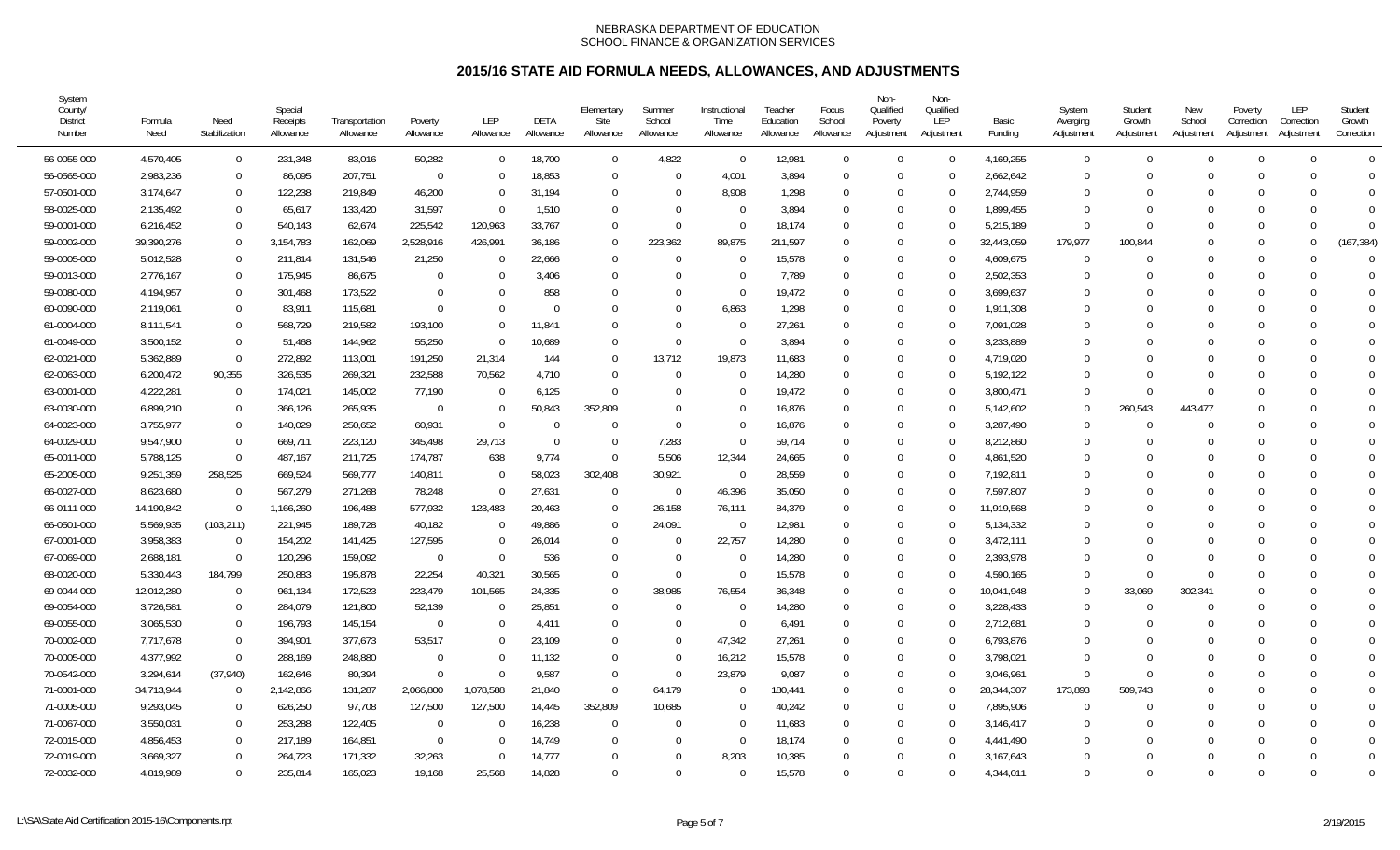| System<br>County/<br><b>District</b><br>Number | Formula<br>Need | Need<br>Stabilization | Special<br>Receipts<br>Allowance | Transportation<br>Allowance | Poverty<br>Allowance | <b>LEP</b><br>Allowance | DETA<br>Allowance | Elementary<br>Site<br>Allowance | Summer<br>School<br>Allowance | Instructional<br>Time<br>Allowance | Teacher<br>Education<br>Allowance | Focus<br>School<br>Allowance | Non-<br>Qualified<br>Poverty<br>Adjustment | Non-<br>Qualified<br>LEP<br>Adjustment | Basic<br>Funding | System<br>Averging<br>Adjustment | Student<br>Growth<br>Adjustment | New<br>School<br>Adjustment | Poverty<br>Correction<br>Adjustment | LEP<br>Correction<br>Adjustment | Student<br>Growth<br>Correction |
|------------------------------------------------|-----------------|-----------------------|----------------------------------|-----------------------------|----------------------|-------------------------|-------------------|---------------------------------|-------------------------------|------------------------------------|-----------------------------------|------------------------------|--------------------------------------------|----------------------------------------|------------------|----------------------------------|---------------------------------|-----------------------------|-------------------------------------|---------------------------------|---------------------------------|
| 72-0075-000                                    | 3,577,333       | $\overline{0}$        | 139,547                          | 245,764                     | $\overline{0}$       | $\Omega$                | 10,917            | $\overline{0}$                  | $\overline{0}$                | 17,974                             | 11,683                            | $\Omega$                     | $\Omega$                                   | $\Omega$                               | 3,151,449        | $\overline{0}$                   | $\Omega$                        | $\Omega$                    | $\Omega$                            |                                 | $\Omega$                        |
| 73-0017-000                                    | 14,181,697      | $\Omega$              | 1,272,306                        | 264,090                     | 494,773              | 39,312                  | 23,782            | $\overline{0}$                  | 19,383                        | $\Omega$                           | 40,242                            | $\Omega$                     | $\Omega$                                   | $\Omega$                               | 12,027,809       | $\Omega$                         |                                 | $\Omega$                    | $\Omega$                            |                                 | $\Omega$                        |
| 73-0179-000                                    | 3,851,430       | 111,453               | 165,660                          | 293,350                     | $\mathbf{0}$         |                         | 29,722            | $\overline{0}$                  | 12,765                        | $\Omega$                           | 11,683                            | $\Omega$                     | $\Omega$                                   | $\Omega$                               | 3,226,797        | 0                                |                                 | -0                          |                                     |                                 | $\Omega$                        |
| 74-0056-000                                    | 9,752,094       | $\Omega$              | 737,949                          | 292,461                     | 588,729              |                         | 14,990            | $\Omega$                        | $\Omega$                      | $\Omega$                           | 40,242                            | $\Omega$                     | $\Omega$                                   | $\Omega$                               | 8,077,722        | $\Omega$                         |                                 |                             | $\Omega$                            |                                 | $\Omega$                        |
| 74-0070-000                                    | 5,428,291       | $\Omega$              | 491,621                          | 317,542                     | 178,500              |                         | $\Omega$          | $\Omega$                        | $\Omega$                      | 917                                | 16,876                            | $\Omega$                     | $\Omega$                                   | $\Omega$                               | 4,422,835        | $\Omega$                         |                                 |                             |                                     |                                 | $\Omega$                        |
| 75-0100-000                                    | 3,122,328       | $\Omega$              | 163,896                          | 56,705                      | $\Omega$             |                         | 9,508             | 151,204                         | $\Omega$                      | 5,118                              | 3,894                             | $\Omega$                     | $\Omega$                                   |                                        | 2,732,002        | $\Omega$                         |                                 |                             | $\Omega$                            |                                 | $\Omega$                        |
| 76-0002-000                                    | 18,836,700      | $\Omega$              | 1,210,265                        | 292,024                     | 1,379,517            | 1,055,908               | 43,330            | $\Omega$                        | 289,143                       | $\Omega$                           | 99,957                            | $\Omega$                     | $\Omega$                                   |                                        | 14,348,622       | $\Omega$                         | 317,656                         |                             | $\Omega$                            |                                 | (199, 722)                      |
| 76-0044-000                                    | 2,994,821       | $\Omega$              | 187,393                          | 78,848                      | 34,000               | 30,241                  | 23,615            | $\overline{0}$                  | 3,427                         | $\Omega$                           | 7,789                             | $\Omega$                     | $\Omega$                                   | ∩                                      | 2,629,509        | $\Omega$                         |                                 | $\Omega$                    | $\Omega$                            |                                 | $\Omega$                        |
| 76-0068-000                                    | 3,505,892       | $\Omega$              | 182,615                          | 86,401                      | 48,217               | $\Omega$                | 27,488            | $\Omega$                        | - 0                           | 1,152                              | 7.789                             | $\Omega$                     | $\Omega$                                   | $\Omega$                               | 3,152,230        | $\Omega$                         |                                 | $\Omega$                    | $\Omega$                            |                                 | $\Omega$                        |
| 76-0082-000                                    | 6,359,973       | $\Omega$              | 242.621                          | 140,069                     | 90,720               | 72.951                  | 55,388            | $\overline{0}$                  | - 0                           | 9.952                              | 27,261                            | $\Omega$                     | $\Omega$                                   | $\Omega$                               | 5,721,011        | $\Omega$                         |                                 | $\Omega$                    | $\Omega$                            |                                 | $\Omega$                        |
| 77-0001-000                                    | 92,170,248      | $\Omega$              | 6,436,629                        | 1,990,365                   | 2,302,109            | 509,053                 | 295,110           | $\Omega$                        | 2,065,156                     | 532,228                            | 558,200                           | $\Omega$                     | $\Omega$                                   |                                        | 76,041,693       | 1,439,702                        |                                 | $\Omega$                    | $\Omega$                            |                                 | $\Omega$                        |
| 77-0027-000                                    | 102,320,982     | $\Omega$              | 6,398,987                        | 894,410                     | 1,166,287            | 482,173                 | 70,804            | $\Omega$                        | 368,613                       | $\Omega$                           | 573,778                           | $\Omega$                     | $\Omega$                                   |                                        | 87,168,174       | 1,316,940                        | 1,725,293                       | 906,452                     | $\Omega$                            |                                 | ,249,072                        |
| 77-0037-000                                    | 35,536,664      | $\Omega$              | 2,027,865                        | 436,626                     | 18,557               | 23,187                  | 17,639            | $\Omega$                        | - 0                           | 334,600                            | 214,193                           | $\Omega$                     | $\Omega$                                   | ∩                                      | 30,635,963       | 103,832                          | 1,061,371                       | $\Omega$                    | $\Omega$                            |                                 | 662,832                         |
| 77-0046-000                                    | 11,706,834      | 278,263               | 880,565                          | 334,186                     | 45,518               | $\Omega$                | $\overline{0}$    | $\overline{0}$                  | $\overline{0}$                | $\overline{0}$                     | 55,820                            | $\Omega$                     | $\Omega$                                   | $\Omega$                               | 10,112,482       | $\Omega$                         | $\Omega$                        | $\Omega$                    | $\Omega$                            | $\Omega$                        | $\Omega$                        |
| 78-0001-000                                    | 9,803,894       | $\Omega$              | 527,150                          | 188,019                     | 170,000              | 21,250                  | 14,165            | $\mathbf 0$                     | 45,412                        | 37,753                             | 37,646                            | $\Omega$                     | $\Omega$                                   | $\Omega$                               | 8,361,873        | $\Omega$                         | 405,096                         |                             | $\Omega$                            |                                 | (4, 469)                        |
| 78-0009-000                                    | 5,580,842       | $\Omega$              | 283,570                          | 144,735                     | 48,634               |                         | 16,661            | $\overline{0}$                  | 3,522                         | 39,945                             | 15,578                            | $\Omega$                     | $\Omega$                                   |                                        | 5,028,197        | $\Omega$                         |                                 | $\Omega$                    | $\Omega$                            |                                 |                                 |
| 78-0039-000                                    | 10,846,780      | 64,192                | 900,130                          | 355,425                     | 182,750              | 32,300                  | 4,987             | $\mathbf 0$                     | 36,332                        | 127,779                            | 49,329                            | $\Omega$                     | $\Omega$                                   | $\Omega$                               | 9,093,555        | $\Omega$                         |                                 | $\Omega$                    | $\Omega$                            |                                 |                                 |
| 78-0072-000                                    | 3,506,083       | $\Omega$              | 133,267                          | 116,206                     | 51,000               | $\Omega$                | 9,822             | $\mathbf 0$                     | - 0                           | 11,621                             | 15,578                            | $\Omega$                     | $\Omega$                                   | $\Omega$                               | 3,168,590        | $\Omega$                         |                                 | $\Omega$                    |                                     |                                 | $\Omega$                        |
| 78-0107-000                                    | 3,284,392       | (111, 226)            | 66,063                           | 67,935                      | 57,376               | 2,125                   | 6,221             | $\overline{0}$                  | 24,645                        | 36,367                             | 9,087                             | $\Omega$                     | $\Omega$                                   | $\Omega$                               | 3,125,799        | $\Omega$                         |                                 |                             |                                     |                                 | $\Omega$                        |
| 79-0002-000                                    | 3,183,229       | $\Omega$              | 193,457                          | 20,371                      | 110,500              | 4,250                   | 23,706            | $\mathbf 0$                     | - 0                           | 27,774                             | 1,298                             | $\Omega$                     | $\Omega$                                   | $\Omega$                               | 2,801,874        | $\theta$                         |                                 |                             |                                     |                                 | $\Omega$                        |
| 79-0011-000                                    | 4,857,922       | 12,597                | 222,657                          | 202,729                     | 225,006              | 30,241                  | 32,514            | $\mathbf 0$                     | 15,056                        | $\Omega$                           | 11,683                            | $\Omega$                     | $\Omega$                                   |                                        | 4,105,438        | $\Omega$                         |                                 |                             | $\Omega$                            |                                 |                                 |
| 79-0016-000                                    | 18,697,748      | 57,019                | 1,033,195                        | 97,498                      | 1,110,578            | 27,867                  | 80,520            | $\overline{0}$                  | 28,899                        | $\overline{0}$                     | 99,957                            | $\Omega$                     | $\Omega$                                   | $\Omega$                               | 16,162,216       | $\Omega$                         |                                 |                             |                                     |                                 |                                 |
| 79-0031-000                                    | 7,836,405       | (222,008)             | 316,026                          | 99,680                      | 229,961              | 28,609                  | 50,934            | $\overline{0}$                  | - 0                           | $\Omega$                           | 22,068                            | $\Omega$                     | $\Omega$                                   | ∩                                      | 7,311,136        | $\theta$                         |                                 | $\Omega$                    | $\Omega$                            |                                 | $\Omega$                        |
| 79-0032-000                                    | 30,524,251      | $\Omega$              | 1,841,566                        | 276,064                     | 2,469,526            | 578,775                 | 59,928            | 302,408                         | 295,634                       | 12,994                             | 141,497                           | $\Omega$                     | $\Omega$                                   | $\Omega$                               | 24,999,472       | 273,331                          | 216,328                         | $\Omega$                    | $\Omega$                            |                                 | (943, 273)                      |
| 80-0005-000                                    | 8,014,255       | $\Omega$              | 220,063                          | 155,548                     | 17,982               | - 0                     | 49,272            | $\Omega$                        | 7,514                         | $\Omega$                           | 40,242                            | $\Omega$                     | $\Omega$                                   | $\Omega$                               | 7,523,634        | $\Omega$                         |                                 | $\Omega$                    | $\Omega$                            |                                 | $\Omega$                        |
| 80-0009-000                                    | 13,903,547      | $\Omega$              | 1,329,838                        | 250,295                     | 65,222               | 42,500                  | 14,027            | $\overline{0}$                  | - 0                           | $\Omega$                           | 80,485                            | $\Omega$                     | $\Omega$                                   |                                        | 12,121,179       | $\Omega$                         |                                 |                             | $\Omega$                            |                                 |                                 |
| 80-0567-000                                    | 5,968,032       | $\Omega$              | 608,454                          | 448,419                     | 76,109               | 38,845                  | 9,028             | $\Omega$                        | 7,069                         | $\Omega$                           | 27,261                            | $\Omega$                     | $\Omega$                                   | $\Omega$                               | 4,752,847        | 0                                |                                 | $\Omega$                    | $\Omega$                            |                                 |                                 |
| 81-0003-000                                    | 2,741,680       | $\Omega$              | 111,616                          | 34,720                      | 148,750              | -0                      | 15,388            | $\Omega$                        | $\Omega$                      | $\Omega$                           | 1,298                             | $\Omega$                     | $\Omega$                                   | $\Omega$                               | 2,429,907        | $\Omega$                         |                                 | $\Omega$                    |                                     |                                 | $\Omega$                        |
| 81-0010-000                                    | 8,934,857       | $\Omega$              | 606.588                          | 241,569                     | 573,283              | 25,500                  | $\Omega$          | 504.013                         | $\Omega$                      | 4.592                              | 28,559                            | $\Omega$                     | $\Omega$                                   | $\Omega$                               | 6,950,752        | $\Omega$                         |                                 |                             | $\Omega$                            | $\Omega$                        | $\Omega$                        |
| 82-0001-000                                    | 3,961,200       | $\Omega$              | 119.610                          | 147,461                     | 99,579               | 4,675                   | 2,895             | $\Omega$                        | $\Omega$                      | $\Omega$                           | 16,876                            | $\Omega$                     | $\Omega$                                   | (4,675)                                | 3.579.506        | 0                                |                                 | $\Omega$                    |                                     | (4, 728)                        | $\Omega$                        |
| 82-0015-000                                    | 2,246,549       | $\Omega$              | 76,884                           | 86,751                      | 61,289               |                         | 3,386             | $\Omega$                        | $\Omega$                      | 3,435                              | $\Omega$                          | $\Omega$                     | $\Omega$                                   | $\Omega$                               | 2,014,805        | $\Omega$                         |                                 | $\Omega$                    | $\Omega$                            |                                 | $\Omega$                        |
| 83-0500-000                                    | 2,037,087       | $\Omega$              | 41,284                           | 22,254                      | $\Omega$             |                         | 27,451            | $\Omega$                        | $\Omega$                      | $\Omega$                           | 2,596                             | $\Omega$                     | $\Omega$                                   | $\Omega$                               | 1,943,502        | 0                                |                                 | $\Omega$                    |                                     |                                 |                                 |
| 84-0003-000                                    | 5,915,069       | $\Omega$              | 452,227                          | 158,816                     | 111,824              |                         | 27,265            | $\Omega$                        | $\Omega$                      | 47,219                             | 27,261                            | $\Omega$                     | $\Omega$                                   | $\Omega$                               | 5,090,456        | $\Omega$                         |                                 |                             |                                     |                                 | $\Omega$                        |
| 85-0060-000                                    | 3,501,611       | $\Omega$              | 120,005                          | 173,260                     | 42,145               |                         | 6,142             | $\Omega$                        | $\Omega$                      | $\Omega$                           | 9,087                             | $\Omega$                     | $\Omega$                                   | $\Omega$                               | 3,150,973        | $\Omega$                         |                                 |                             | $\Omega$                            |                                 | $\Omega$                        |
| 85-0070-000                                    | 5,150,386       | $\Omega$              | 253,887                          | 224,824                     | 49,810               |                         | 6,873             | $\Omega$                        | 5,355                         | $\Omega$                           | 19,472                            | $\Omega$                     | $\Omega$                                   | $\Omega$                               | 4,590,165        | $\Omega$                         |                                 | $\Omega$                    | $\Omega$                            |                                 | $\Omega$                        |
| 85-2001-000                                    | 2,651,809       | $\Omega$              | 246,239                          | 142,430                     | $\Omega$             |                         | 24,084            | $\overline{0}$                  | $\Omega$                      | $\Omega$                           | 5,193                             | $\Omega$                     | $\Omega$                                   |                                        | 2,233,863        | $\theta$                         |                                 | $\Omega$                    | $\Omega$                            |                                 | $\Omega$                        |
| 86-0001-000                                    | 2,405,162       | $\Omega$              | 46,208                           | 24,050                      | $\Omega$             |                         | 5,025             | 100,803                         | $\Omega$                      | $\Omega$                           | 5,193                             | $\Omega$                     | $\Omega$                                   |                                        | 1,968,956        | $\Omega$                         | 254,929                         | $\Omega$                    | $\Omega$                            |                                 | $\Omega$                        |
| 87-0001-000                                    | 4,448,208       | 22,417                | 353,465                          | 88,726                      | 66,361               | 25,445                  | 10,699            | $\cap$                          | 3,375                         | 14,150                             | 19,472                            | $\Omega$                     | $\Omega$                                   | $\Omega$                               | 3,844,097        | $\Omega$                         | $\cap$                          | $\Omega$                    | $\Omega$                            |                                 | $\Omega$                        |